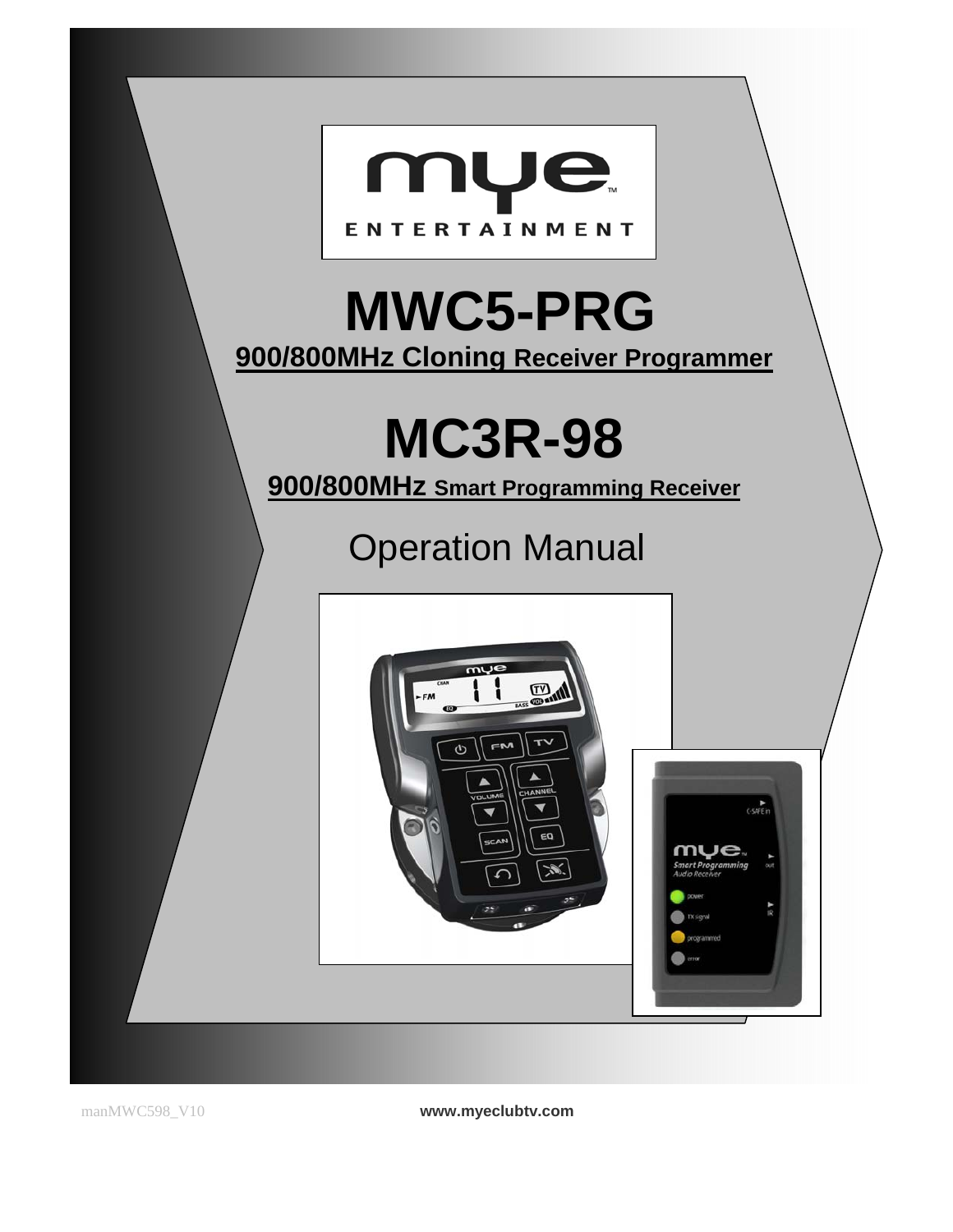# **FCC Compliance Statement**

**NOTE: This equipment has been tested and found to comply with the limits for a class B digital devise pursuant to part 15 of the FCC rules.** 

These limits are designed to provide reasonable protection against harmful interference when the equipment is operated in a residential environment. This equipment generates, uses and can radiate radio frequency energy and if not installed and used in accordance with the instruction manual may cause harmful interference to radio communications. However, there is no guarantee that interference will not occur in a particular installation. If this equipment does cause harmful interference to radio or television reception, which can be determined by turning the unit off and on, the user is encouraged to try to correct the interference by one or more of the following measures:

- Reorient or relocate the receiver.
- Increase the separation between the equipment and the receiver.
- Connect the equipment to an outlet different from that which the receiver is connected.
- Consult your MYE dealer or experienced Radio / TV technician

# **Canada Compliance Statement**

## **INDUSTRY CANADA COMPLIANCE STATEMENT**

- (1) This device may not cause harmful interference, and
- (2) This device must accept any interference received, including interference that may cause undesired operation.

# **SPECIFICATIONS**

| 900 MHz Frequency Range         | 903.000 TO 926.0000 MHz       |  |
|---------------------------------|-------------------------------|--|
| 800 MHz Frequency Range         | 863.05 TO 864.8 MHz           |  |
| <b>FM Frequency Range</b>       | 87.5 to 107.9 MHz             |  |
| Input Sensitivity (20 dB SINAD) | -85 dBm typical               |  |
| <b>Modulation</b>               | FM Stereo deviation +/- 75KHz |  |
| <b>Stereo Separation</b>        | >25dB                         |  |
| <b>Equalization</b>             | <b>Bass Boost</b>             |  |
| <b>Audio Frequency Response</b> | 20 Hz to 18 kHz               |  |
| <b>Frequency Entry</b>          | Scroll up/down.               |  |
| <b>Power</b>                    | 4.75 VDC TO +12VDC            |  |



The European Union's (EU) WEEE (Waste Electrical and Electronic Equipment) directive is for waste management of electronic equipment sold into EU countries.

The symbol on our product (shown) indicates that this product must not be disposed of with other waste. It is the user's responsibility to dispose of their waste electrical and electronic equipment by handing it over to an approved reprocessor or recycler. For more information on proper recycling, please contact your local city office or MYE Entertainment distributor.

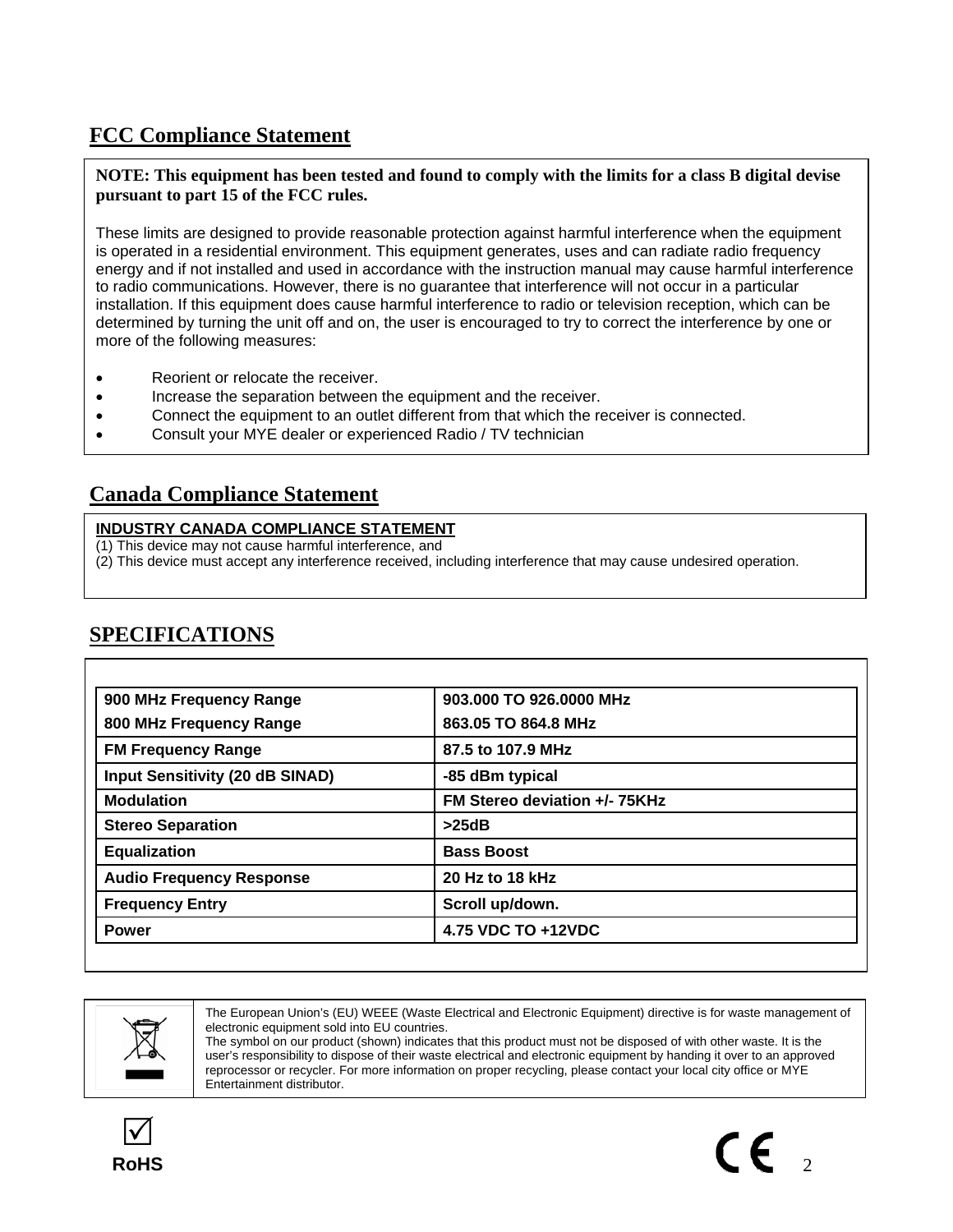# **MYE Wireless 900MHz/800MHz Receiver Programmer Model: MWC5-PRG**

The MYE MWC5-98 receiver allows an installer to SCAN for TVs or other audio sources connected to compatible 900MHz transmitters then send the desired program to the MYE Smart Programming Receiver. The MWC5-98 can be powered by using a MYE Entertainment 9V battery pack. It can also be powered using a MYE CSAFE cable plugged directly into a standard CSAFE port or MYE 9 Volt AC Adapter.



### **Main Features:**

#### **TV Button**

Selects audio from TV's connected to 900MHz or 800MHz transmitters.

### **FM Button**

Selects audio from FM broadcast radio.

#### **Channel Up/Down Buttons** Selects next desired audio channel Up or Down.

### **Volume Up/Down Buttons**

Controls Volume Level Up or Down

### **Scan**

Allows user to recall the programmed Channel from any Smart Programming Receiver

## **SEND**

Allows user to send the programmed channels to another MWC5-98 receiver

**Power Button**  Turns Receiver ON/OFF

**Mute**  Mutes audio ON or OFF

**PGM: Clone Mode** Used to enter Clone/Send/Recall Mode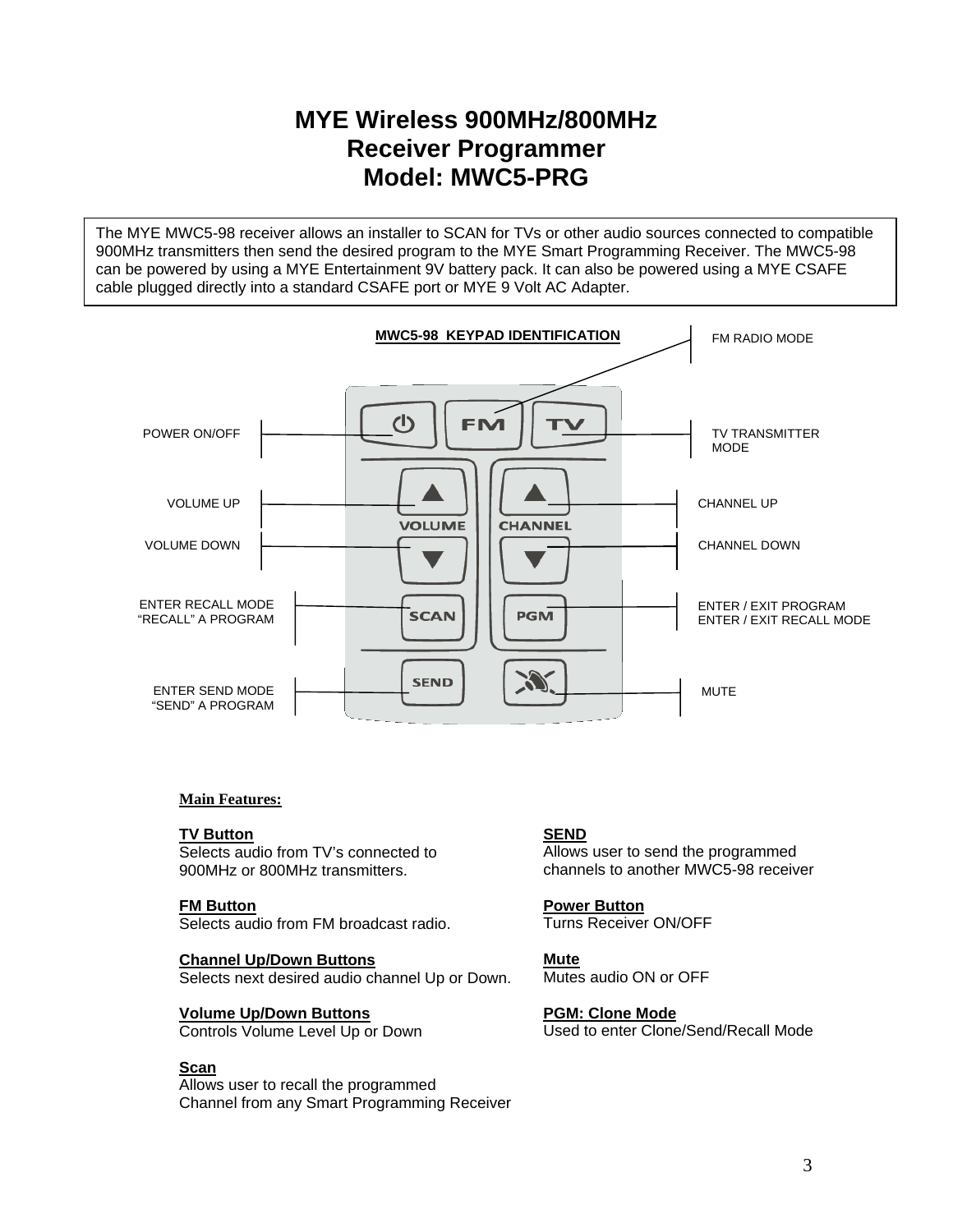#### **MWC5-PRG DISPLAY IDENTIFICATION**



## **MYE Cloning Receiver Programmer**

The MWC5-PRG can be used to scan and find MYE Entertainment transmitters as well as the other compatible brand 863MHz or 915MHz fitness entertainment transmitters. The MWC5-PRG features both "auto" and "manual" programming modes. Using auto scan mode, you select the transmitter program that corresponds to your brand of transmitters. The MWC5-PRG can automatically search for and program into memory the transmitter channels being broadcast. Manual programming mode provides you the ability to add specific transmitter channels or delete unwanted channels from spurious emissions or other causes. The MWC5-PRG also can CLONE a saved program and send it to another MWC5-PRG receiver or MYE Smart Programming Receiver

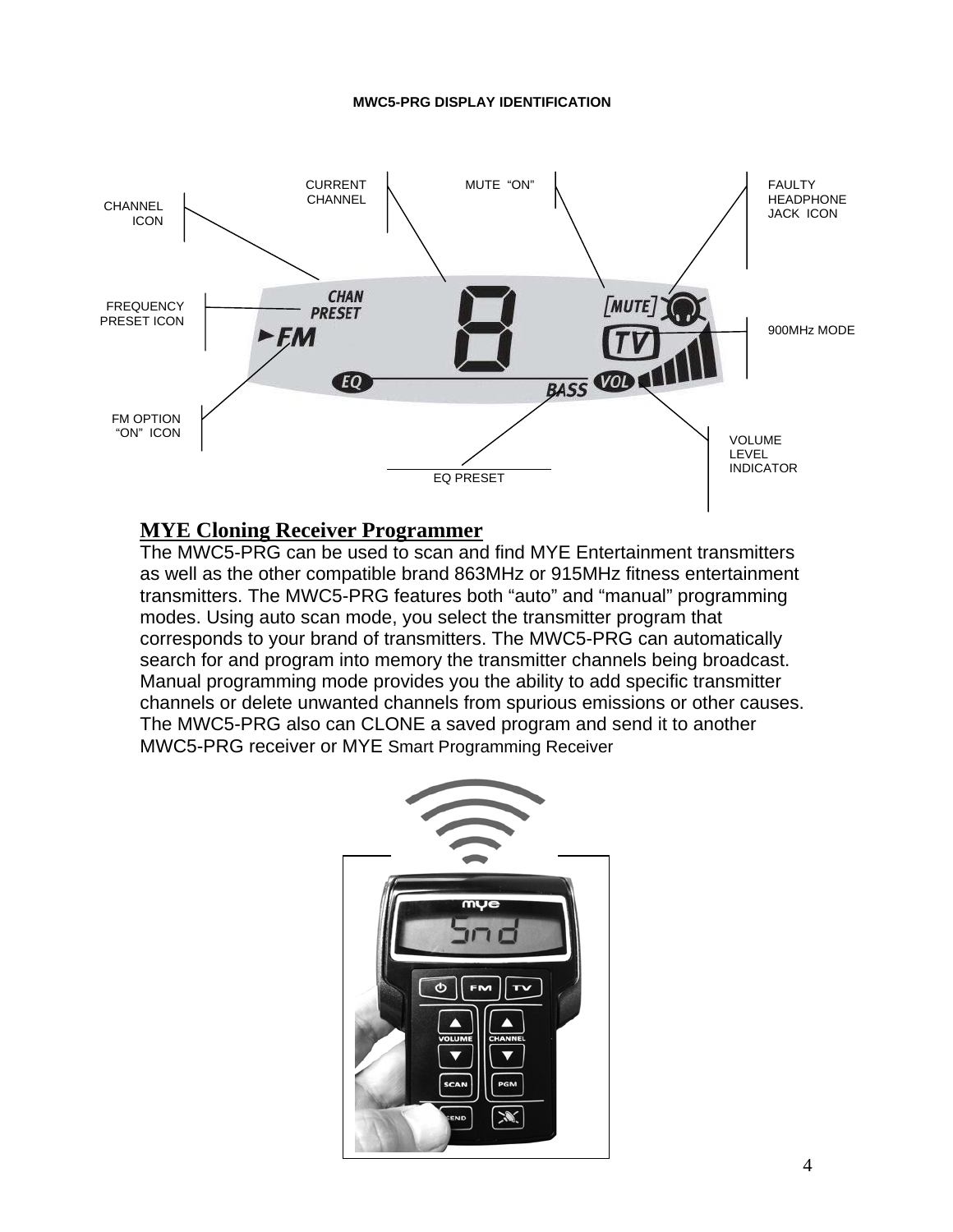# **Programming\* (Auto / Manual )**

# **Auto Program Mode**

- 1. Press and hold the Channel Down and Volume Up buttons simultaneously for three seconds until "P-1" appears on the display.
- 2. Press the "Ch Up " button to select one of the following Transmitter Types:
	- P-1 = MYE Entertainment 900MHz Transmitters
	- P-2 = Cardio Theater LCS 900MHz Transmitters\*
	- P-3 = Cardio Theater / Enercise xTV 900MHz Transmitters
	- P-4 = BroadcastVision 900MHz Series 1 Transmitters
	- P-5 = BroadcastVision 900MHz Series 2 Transmitters
	- P-6 = MYE Entertainment 800MHz Transmitters
	- P-7 = Cardio Theater 800MHz XTV Transmitters
	- P-8 = Audeon 800MHz Transmitters
- 3. After selecting the Transmitter type, press the TV button to auto-scan all the frequencies in the transmitter type and lock in transmitters.
- 4. Press the Channel Up button to review that all transmitters have been locked in. NOTE: The word "PRESET" will appear in the display when a transmitter channel is programmed.



5. To SAVE your presets and exit program mode press the PGM button. The display will blink then default to first transmitter channel programmed.

# **Manual Program Mode (Add or Delete Frequencies)**

- 1. Press Channel Down and Volume UP buttons simultaneously for three seconds until "P-1" appears on the display.
- 2. Press the "Ch Up" button to select the Transmitter type. (P1, P2, P3, etc.)
- 3. Press the PGM button to by-pass Auto Scan.
- 4. Press CHANNEL UP button to scroll through all transmitter channels.
- 5. To add or delete a transmitter channel press the "TV" button. "PRESET" will appear in the display when a transmitter channel is programmed.
- 6. To exit manual program mode press the PGM button again. The display will blink briefly and will default to first transmitter channel programmed.

*\*A maximum of any 37 channels can programmed into transmitter mode P2. Channels entered in after your first 37 saved presets will not be saved.*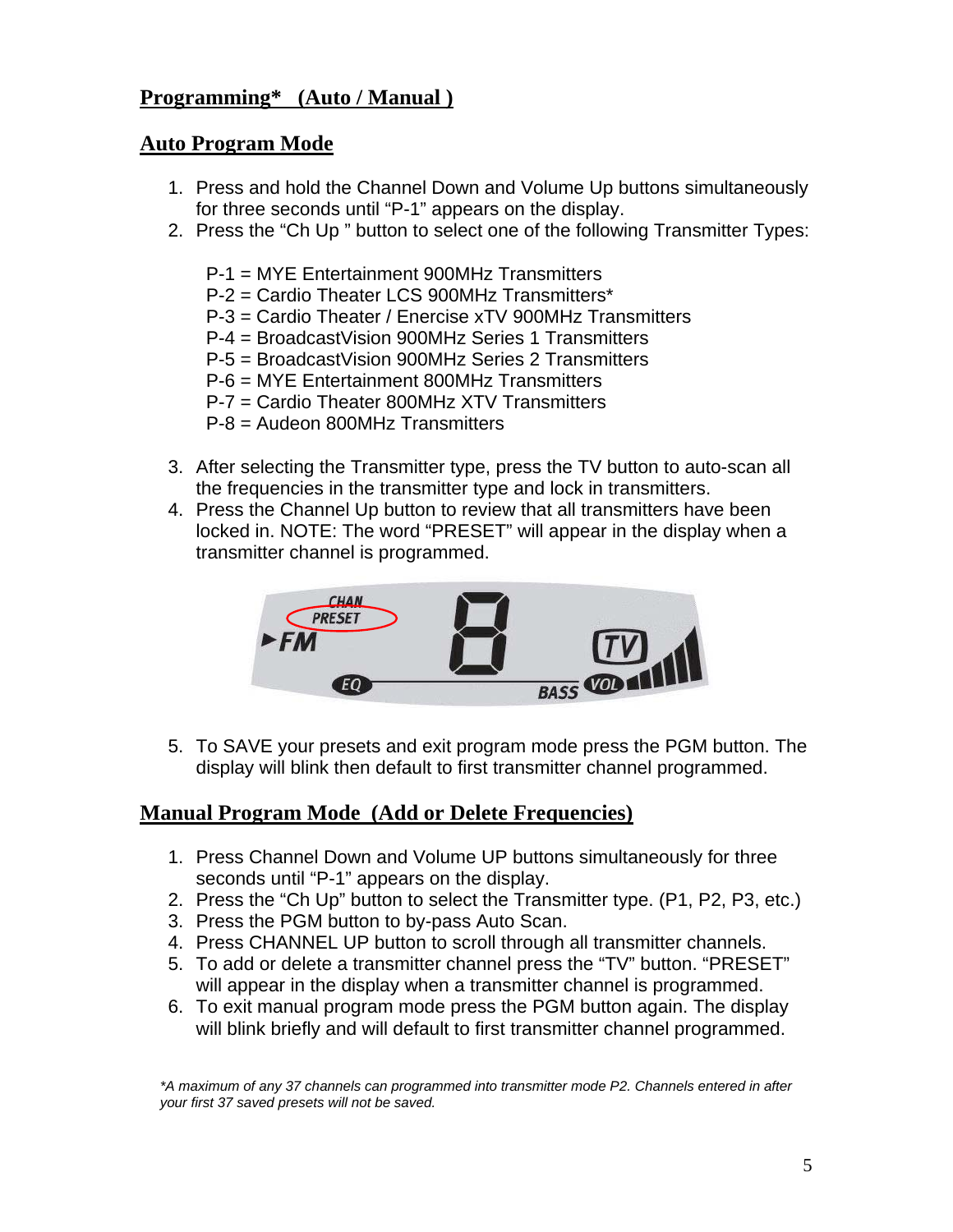# **Clone Mode (Send / Recall)**

## **SEND** - **Sending a preset program to a Smart Programming receiver.**

The MWC5-PRG has the ability to CLONE your presets and send the program to any MYE Smart Programming Receiver.

- 1. Confirm your program is saved in the MWC5-PRG and is ready to be cloned.
- 2. **Press and hold the SEND and PGM buttons** for three seconds until **"Snd"** appears on the display.
- 3. Place the IR lens of the MWC5-PRG six twelve inches from the IR lens on the Smart Programming Receiver.



## **4. Press the SEND key.**

- a. Keep the MWC5 pointed at the receiver.
- b. **"Snd"** will begin flashing on the MWC5-PRG. The program is being sent.
- c. The "Programmed" light will flash on the Smart Receiver. The program is being received.
- d. **"Snd"** and the Programmed light will stop flashing when the send is successful. The yellow PROGRAMMED light will stay solid on the Smart Receiver for 5 seconds then turn off.
- e. The TX signal light will appear solid green if a transmitter is detected on the first programmed channel. If no TX light appears, no transmitter is detected.
- f. An error code of "E2" will appear on MWC5-PRG and a RED light will appear next to ERROR on the Smart Receiver if the SEND was incomplete. Realign the two units and press SEND again.
- 5. **To EXIT** "SEND" Mode on the MWC5-PRG **press PGM**.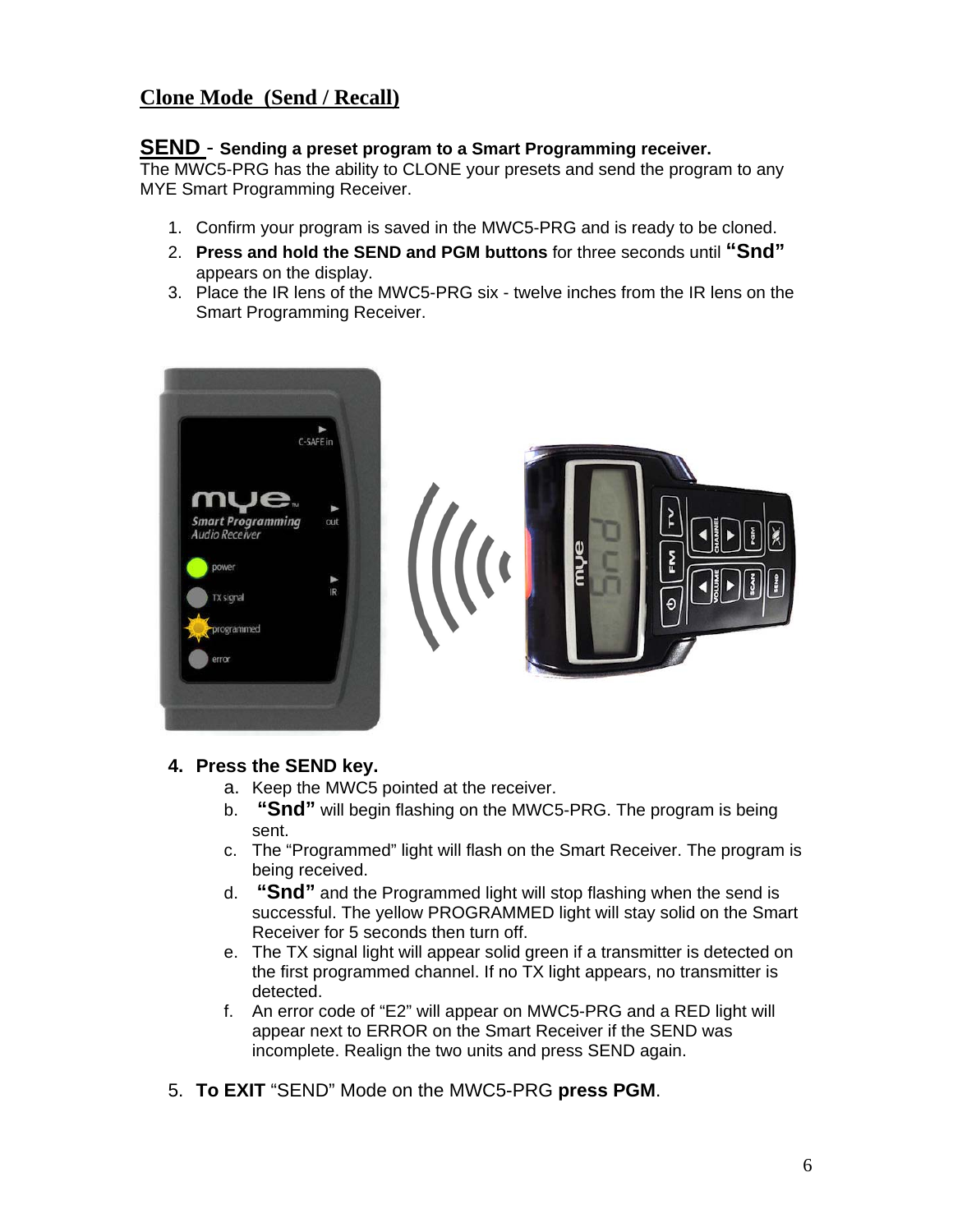# **RECALL - Recalling a program from a MYE Smart Programming Receiver.**

The MWC5-PRG has the ability to recall your presets from any MYE Smart Programming Receiver.

- 1. **Press and hold the SCAN and PGM** buttons for three seconds until "rcl" appears on the display.
- 2. Place the IR lens of the MWC5-PRG six twelve inches from the IR lens on the Smart Programming Receiver.



## 3. **Press the SCAN key**.

- a. Keep the MWC5-PRG pointed at the receiver while the program is being recalled
- b. "rcl" will disappear on the MWC5-PRG receiver. The "PRESET" and TV icons will begin to flash.
- c. The "Programmed" light will flash on the Smart Receiver. The program is being sent.
- d. The MWC5-PRG display and Programmed light will stop flashing when the send is successful. The PROGRAMMED light will stay solid on the Smart Receiver for 5 seconds then turn off.
- e. An error code of "E2" will appear on MWC5-PRG and a RED light will appear next to ERROR on the Smart Receiver if the RECALL was incomplete. Realign the two units and press SCAN again.
- 4. **To EXIT** "RECALL" Mode on the MWC5-PRG **press PGM**.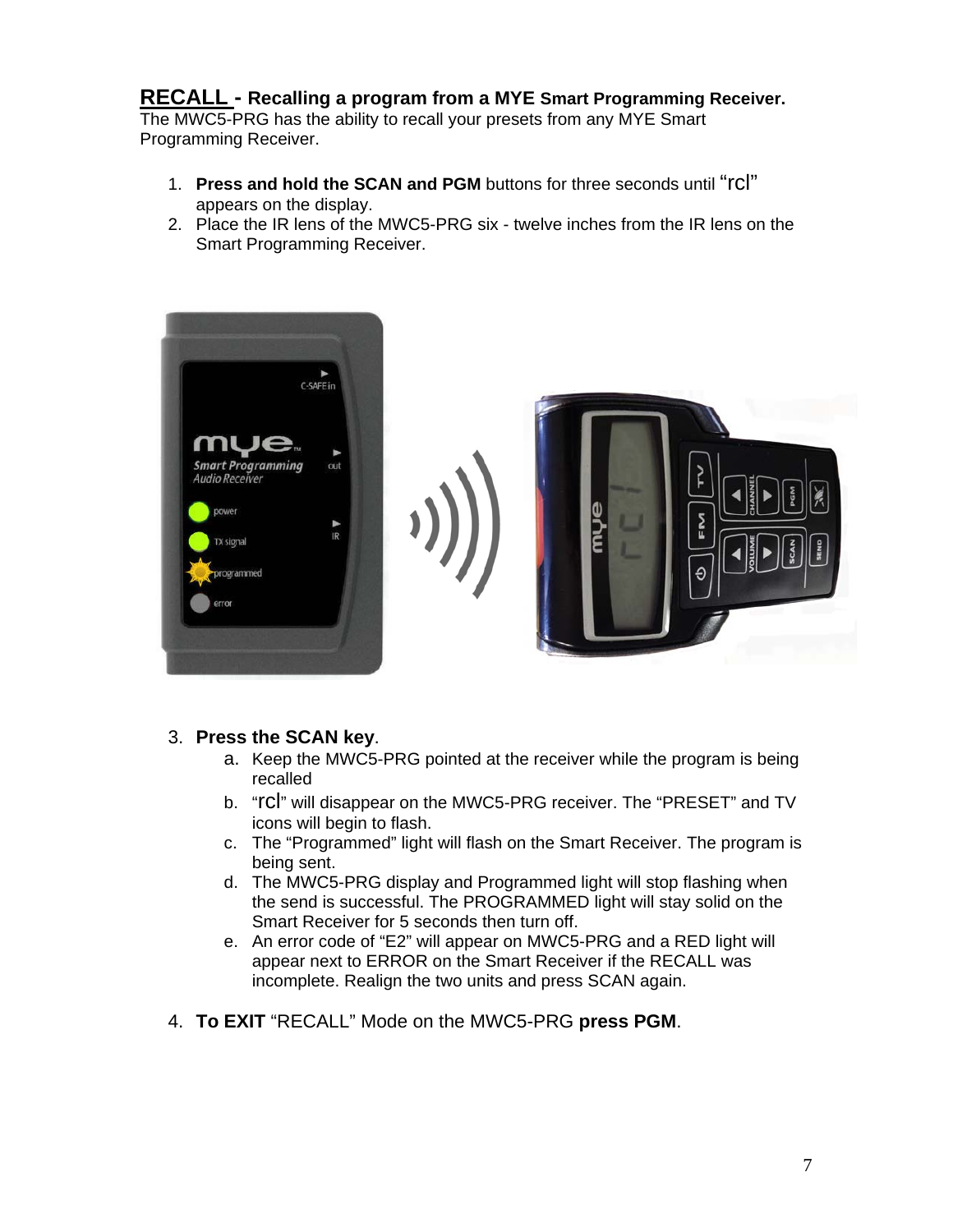|  | Smart Programming Receiver Status Lights Defined per Operating Mode |  |
|--|---------------------------------------------------------------------|--|
|  |                                                                     |  |
|  |                                                                     |  |

| <b>SEND MODE</b> |
|------------------|
|                  |

| <b>POWER</b><br>ON<br><b>TX SIGNAL</b><br><b>OFF</b><br>PROGRAMMED<br><b>FLASHES</b><br>TURNS SOLID FOR 5 SECONDS WHEN RECALL IS FINISHED THEN TURNS OFF<br><b>FRROR</b><br><b>OFF</b><br>NO FRROR IN RECEIVING THE PROGRAM<br><b>ERROR</b><br>ON<br>FRROR IN RECEIVING THE PROGRAM. RESEND PROGRAM<br><b>RECALL MODE</b><br>ON<br><b>POWFR</b><br><b>TX SIGNAL</b><br><b>ON</b><br>TURNS SOLID FOR 5 SECONDS WHEN RECALL IS FINISHED THEN TURNS OFF<br>PROGRAMMED<br><b>FLASHES</b><br><b>ERROR</b><br><b>OFF</b><br>NO FRROR IN SENDING THE PROGRAM<br>ERROR IN SENDING THE PROGRAM. RESEND PROGRAM<br><b>ERROR</b><br><b>ON</b> |
|------------------------------------------------------------------------------------------------------------------------------------------------------------------------------------------------------------------------------------------------------------------------------------------------------------------------------------------------------------------------------------------------------------------------------------------------------------------------------------------------------------------------------------------------------------------------------------------------------------------------------------|
|                                                                                                                                                                                                                                                                                                                                                                                                                                                                                                                                                                                                                                    |
|                                                                                                                                                                                                                                                                                                                                                                                                                                                                                                                                                                                                                                    |
|                                                                                                                                                                                                                                                                                                                                                                                                                                                                                                                                                                                                                                    |
|                                                                                                                                                                                                                                                                                                                                                                                                                                                                                                                                                                                                                                    |
|                                                                                                                                                                                                                                                                                                                                                                                                                                                                                                                                                                                                                                    |
|                                                                                                                                                                                                                                                                                                                                                                                                                                                                                                                                                                                                                                    |
|                                                                                                                                                                                                                                                                                                                                                                                                                                                                                                                                                                                                                                    |
|                                                                                                                                                                                                                                                                                                                                                                                                                                                                                                                                                                                                                                    |
|                                                                                                                                                                                                                                                                                                                                                                                                                                                                                                                                                                                                                                    |
|                                                                                                                                                                                                                                                                                                                                                                                                                                                                                                                                                                                                                                    |
|                                                                                                                                                                                                                                                                                                                                                                                                                                                                                                                                                                                                                                    |
|                                                                                                                                                                                                                                                                                                                                                                                                                                                                                                                                                                                                                                    |
|                                                                                                                                                                                                                                                                                                                                                                                                                                                                                                                                                                                                                                    |
| <b>LISTENING MODE</b>                                                                                                                                                                                                                                                                                                                                                                                                                                                                                                                                                                                                              |
| <b>POWER</b><br><b>ON</b>                                                                                                                                                                                                                                                                                                                                                                                                                                                                                                                                                                                                          |
| WHEN A TRANSMITTER IS DETECTED ON THE CHANNEL<br><b>TX SIGNAL</b><br>ON                                                                                                                                                                                                                                                                                                                                                                                                                                                                                                                                                            |
| <b>TX SIGNAL</b><br><b>OFF</b><br>WHEN NO TRANSMITTER IS DETECTED ON THE CHANNEL                                                                                                                                                                                                                                                                                                                                                                                                                                                                                                                                                   |
| PROGRAMMED<br><b>OFF</b>                                                                                                                                                                                                                                                                                                                                                                                                                                                                                                                                                                                                           |
| <b>OFF</b><br><b>ERROR</b>                                                                                                                                                                                                                                                                                                                                                                                                                                                                                                                                                                                                         |

## **SMART PROGRAMMING RECEIVER IDENTIFICATION**

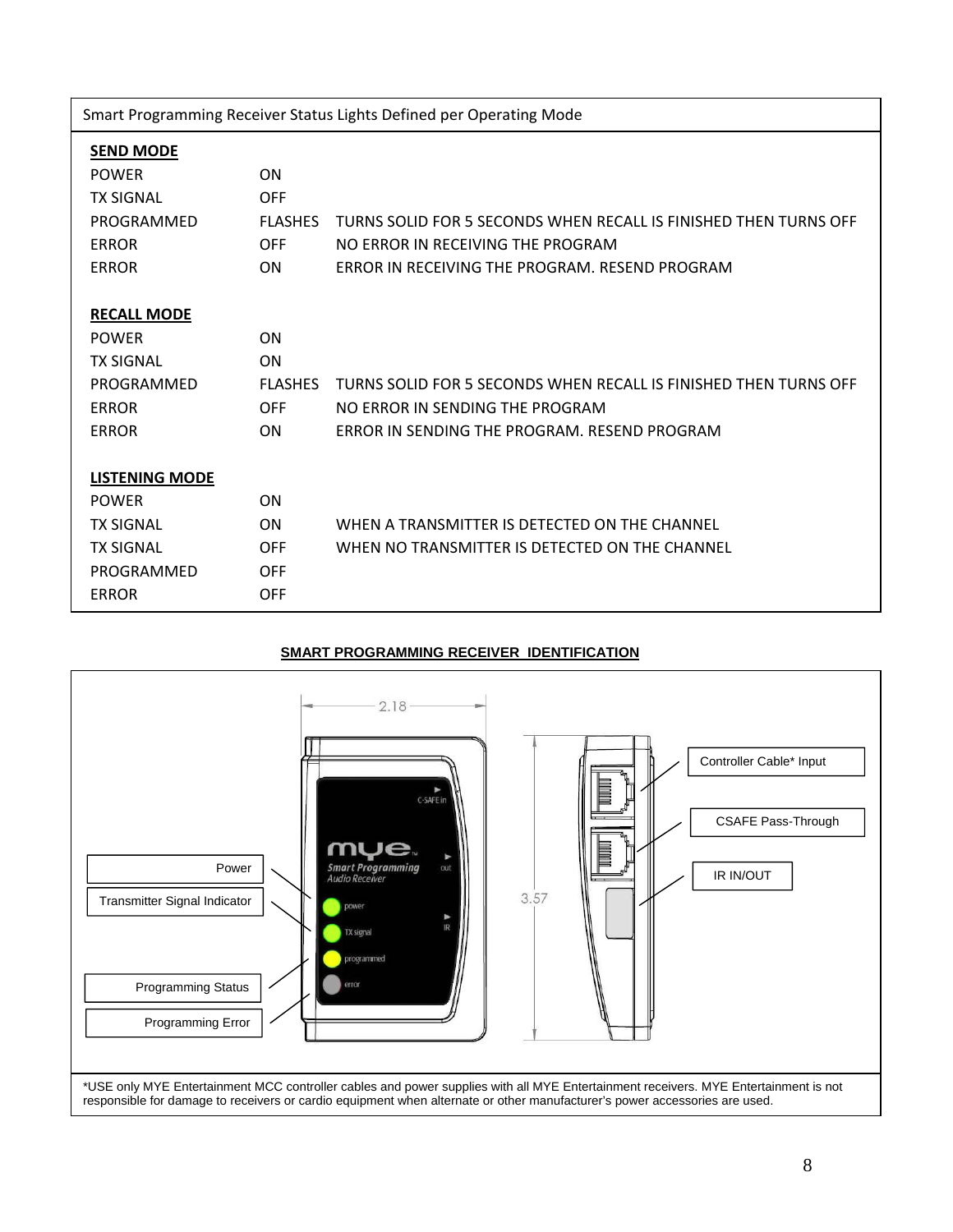## **WARRANTY**

**PLEASE READ THESE WARRANTY TERMS AND CONDITIONS CAREFULLY BEFORE USING YOUR MYE ENTERTAINMENT PRODUCT. BY USING THE EQUIPMENT, YOU ARE CONSENTING TO BE BOUND BY THE FOLLOWING WARRANTY TERMS AND CONDITIONS.** 

#### LIMITED WARRANTY

MYE ENTERTAINMENT (MYE) WARRANTS ALL NEW MYE PRODUCTS TO BE FREE FROM DEFECTS IN MATERIALS AND MANUFACTURERS FOR THE WARRANTY PERIODS SET FORTH BELOW. THE WARRANTY PERIODS COMMENCE ON THE INVOICE DATE OF THE ORIGINAL PURCHASE. THIS WARRANTY APPLIES ONLY AGAINST DEFECTS DISCOVERED WITHIN THE WARRANTY PERIOD AND EXTENDS ONLY TO THE ORIGINAL PURCHASER OF THE PRODUCT. PARTS REPAIRED OR REPLACED UNDER THE TERMS OF THIS WARRANTY WILL BE WARRANTED FOR THE REMAINDER OF THE ORIGINAL WARRANTY PERIOD ONLY. TO CLAIM UNDER THIS WARRANTY, THE BUYER MUST NOTIFY MYE OR YOUR AUTHORIZED MYE ENTERTAINMENT DEALER WITHIN 30 DAYS AFTER THE DATE OF DISCOVERY OF ANY NONCONFORMITY AND MAKE THE AFFECTED PRODUCT AVAILABLE FOR INSPECTION BY MYE ENTERTAINMENT OR ITS SERVICE REPRESENTATIVE. MYE ENTERTAINMENT PRODUCTS DEEMED DEFECTIVE BY A MYE ENTERTAINMENT REPRESENTATIVE WILL BE ISSUED A RETURN AUTHORIZATION NUMBER. MYE ENTERTAINMENT WILL NOT ACCEPT RETURNS WITHOUT A RETURN AUTHORIZATION NUMBER. MYE ENTERTAINMENT RESERVES THE RIGHT, AT THEIR OPTION, TO REPAIR OR REPLACE THE PRODUCT AFTER VERIFICATION OF DEFECT. PRODUCT THAT FAILS AFTER THE WARRANTY PERIOD EXPIRES WILL BE REPAIRED OR REPLACED AT THE CURRENT PART AND LABOR PRICING AFTER AUTHORIZATION FROM THE CUSTOMER. REPAIRS ARE WARRANTED FOR 90 DAYS. MYE ENTERTAINMENT'S OBLIGATIONS UNDER THIS WARRANTY ARE LIMITED AS SET FORTH BELOW:

| WARRANTY PERIODS AND COVERAGE:  |         |
|---------------------------------|---------|
| MYE CLONING RECEIVER PROGRAMMER | 2 YEARS |
| MYE SMART PROGRAMMING RECEIVERS | 3 YEARS |

#### CONDITIONS AND RESTRICTIONS:

THIS WARRANTY IS VALID ONLY IN ACCORDANCE WITH THE FOLLOWING CONDITIONS: THE WARRANTY APPLIES TO THE MYE ENTERTAINMENT PRODUCT ONLY 1) WHILE IT REMAINS IN THE POSSESSION OF THE ORIGINAL PURCHASER AND PROOF OF PURCHASE IS DEMONSTRATED. 2) IT HAS NOT BEEN SUBJECT TO ACCIDENT, MISUSE, ABUSE, IMPROPER SERVICE, MECHANICAL OR ELECTRICAL NON-MYE ENTERTAINMENT AUTHORIZED MODIFICATION. 3) CLAIMS MADE WITHIN THE WARRANTY PERIOD. THIS WARRANTY DOES NOT COVER DAMAGED OR FAILURE CAUSED BY ELECTRICAL WIRING NOT BEING IN COMPLIANCE WITH ELECTRICAL CODES OR MYE'S OWNER MANUAL SPECIFICATIONS, OR FAILURES TO PROVIDE REASONABLE AND NECESSARY MAINTENANCE AS OUTLINED IN THE OWNER'S MANUAL.

WARRANTIES OUTSIDE THE UNITED STATES AND CANADA MAY VARY. PLEASE CONTACT YOUR LOCAL DEALER FOR DETAILS.

LIMITED WARRANTY SHALL NOT APPLY TO:

- 1) SOFTWARE UPGRADES.
- 2) NORMAL WEAR AND TEAR, CONSUMABLES AND COSMETIC ITEMS INCLUDING BUT NOT LIMITED TO LABELS.
- 3) REPAIRS PEFORMED ON MYE PRODUCTS MISSING A SERIAL NUMBER OR WITH A SERIAL TAG THAT HAS BEEN ALTERED, REATTACHED OR DEFACED.
- 4) SERVICE CALLS TO CORRECT INSTALLATION OF THE PRODUCT OR INSTRUCT OWNERS ON HOW TO USE THE PRODUCT.
- 5) PICK UP AND DELIVERY INVOLVING REPAIRS
- 6) ANY LABOR COSTS INCURRED BEYOND THE APPLICABLE LABOR WARRANTY PERIOD
- 7) THE USER IS CAUTIONED THAT CHANGES OR MODIFICATIONS NOT EXPRESSLY APPROVED BY THE MANUFACTURER OF THE PRODUCT COULD VOID THE USER'S AUTHORITY TO OPERATE THE PRODUCT.